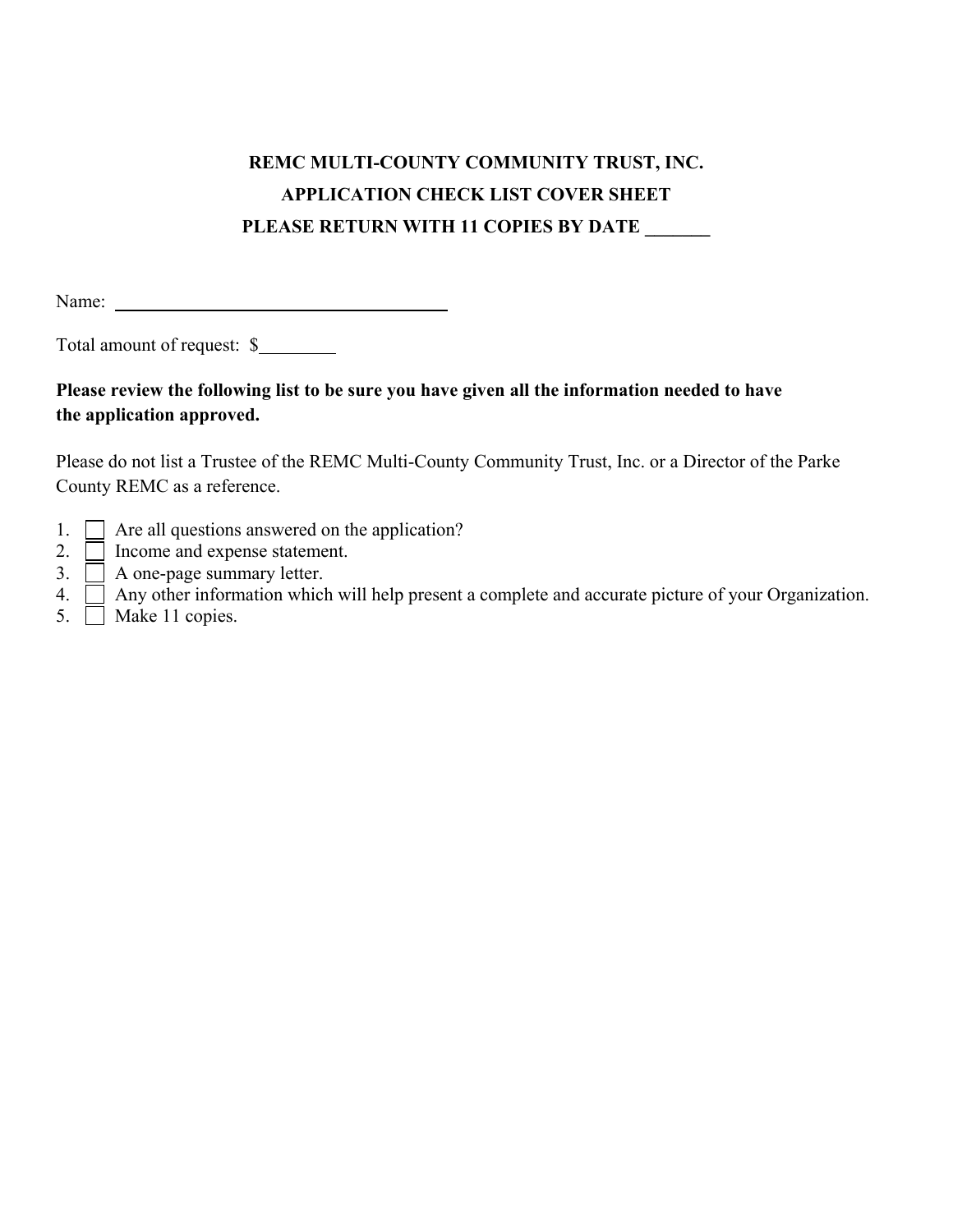#### **REMC MULTI-COUNTY COMMUNITY TRUST, INC.**  119 West High Street Rockville, Indiana 47872 (765) 569-3133

### **APPLICATION FOR DONATION FOR AN INDIVIDUAL**

|                      | 2. Other members of household:                                                                                                                                   |  |                     |  |                                                                                  |
|----------------------|------------------------------------------------------------------------------------------------------------------------------------------------------------------|--|---------------------|--|----------------------------------------------------------------------------------|
|                      |                                                                                                                                                                  |  |                     |  |                                                                                  |
|                      | $b.$ Last Name: $\_\_\_\_\_\_\_\_\_\_\_\_\_\_\_\_\_$                                                                                                             |  |                     |  |                                                                                  |
|                      | c. Last Name: $\frac{1}{\sqrt{1-\frac{1}{2}} \cdot \frac{1}{2}}$                                                                                                 |  |                     |  |                                                                                  |
|                      | d. Last Name: $\frac{1}{\sqrt{1-\frac{1}{2}}\sqrt{1-\frac{1}{2}}\left(\frac{1}{2}-\frac{1}{2}\right)}$                                                           |  |                     |  |                                                                                  |
|                      | e. Last Name: $\frac{1}{\sqrt{1-\frac{1}{2}} \cdot \frac{1}{\sqrt{1-\frac{1}{2}}}}$                                                                              |  |                     |  | MI: ________ Relationship ____________                                           |
|                      |                                                                                                                                                                  |  |                     |  |                                                                                  |
|                      |                                                                                                                                                                  |  | Work Phone Number:  |  |                                                                                  |
|                      | 5. Employers of those listed above in numbers 1 and 2:                                                                                                           |  |                     |  |                                                                                  |
|                      |                                                                                                                                                                  |  |                     |  |                                                                                  |
|                      |                                                                                                                                                                  |  |                     |  |                                                                                  |
|                      |                                                                                                                                                                  |  |                     |  |                                                                                  |
| Yes                  | 7. Is individual receiving any other form of assistance or aid for above stated request (donations, insurance, etc.)?<br>If yes Please list:<br>$\overline{N_0}$ |  |                     |  | ,我们也不会有什么。""我们的人,我们也不会有什么?""我们的人,我们也不会有什么?""我们的人,我们也不会有什么?""我们的人,我们也不会有什么?""我们的人 |
|                      |                                                                                                                                                                  |  |                     |  |                                                                                  |
| Assets:<br>Cash      |                                                                                                                                                                  |  | $Account \#:$       |  | Amount: \$                                                                       |
|                      |                                                                                                                                                                  |  | $Account \#:$       |  | Amount: \$                                                                       |
|                      |                                                                                                                                                                  |  | $\text{Account #:}$ |  | Amount: \$                                                                       |
| Real Estate          | Partial/Wholly Owned: County: County:                                                                                                                            |  |                     |  | Market Value: \$                                                                 |
|                      |                                                                                                                                                                  |  |                     |  | Market Value: \$                                                                 |
|                      | Partial/Wholly Owned: County: County:                                                                                                                            |  |                     |  | Market Value: \$                                                                 |
| Other                | Description: $\qquad \qquad \qquad$ I.D.#:                                                                                                                       |  |                     |  | Value: $\frac{\sqrt{2}}{2}$                                                      |
|                      | Description: $\qquad \qquad \qquad$ I.D.#:                                                                                                                       |  |                     |  | Value: $\frac{1}{2}$                                                             |
|                      | Description: $\qquad \qquad$ I.D.#:                                                                                                                              |  |                     |  | Value: \$                                                                        |
| <b>Total Assets:</b> |                                                                                                                                                                  |  |                     |  | $\mathbf S$                                                                      |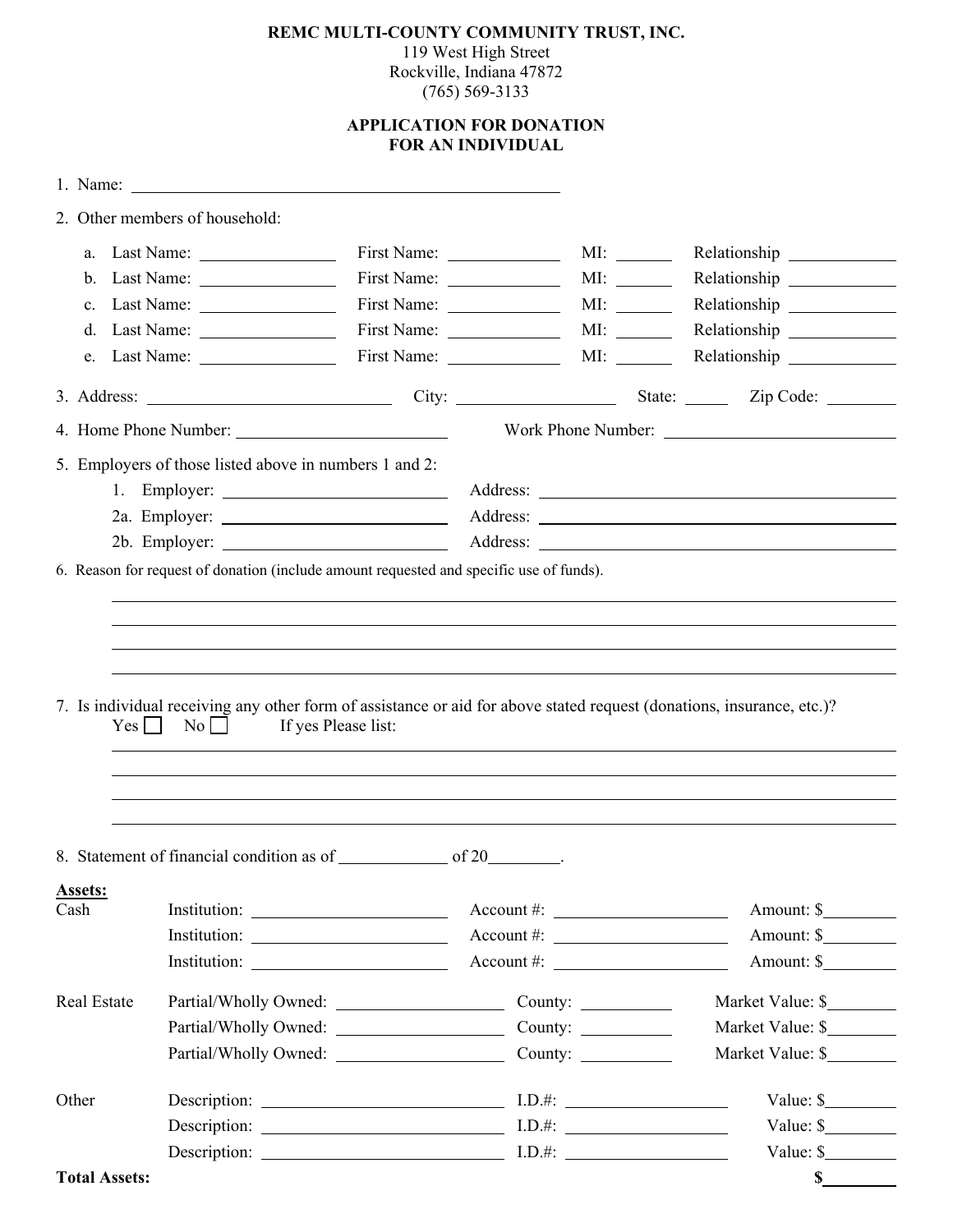**Liabilities:**  Notes Payable Lenders Name: Lenders Address: Lenders Address: Amount: \$ Lenders Name: Lenders Address: Amount: \$ Lenders Name: Lenders Address: Amount: \$ Mortgage Mortgagor's Name: Address: Address: Amount: \$ Mortgagor's Name: Address: Amount: \$ Mortgagor's Name: Address: Address: Amount: \$ Other Debt (State type: Taxes, bills outstanding, other) Type: Amount: \$ Amount: \$ Type: <u>Amount: \$</u> Type: <u>Amount: \$</u> Amount: \$ Amount: \$ Amount: \$ Amount: \$ Amount: \$ Amount: \$ Amount: \$ Amount: \$ Amount: \$ Amount: \$ Amount: \$ Amount: \$ Amount: \$ Amount: \$ Amount: \$ Amount: \$ Amount: \$ Amount: \$ Amount: \$ Amount: \$ Amou Type: <u>Next and the set of the set of the set of the set of the set of the set of the set of the set of the set of the set of the set of the set of the set of the set of the set of the set of the set of the set of the set </u> **Total Liabilities \$ Monthly Expenses:** Housing Mortgage Rent Rent Amount: \$ Food Amount: \$ Utilities Electric Amount: \$ Gas Amount: \$ Telephone Amount: \$ Transportation Automobile Payments Amount: \$ Gasoline Amount: \$ Insurance Medical Amount: \$ Life Amount: \$ Automobile Automobile Amount: \$ Medical Doctor Amount: \$ Hospital Amount: \$ Medication Amount: \$ Charge Accounts Amount: \$ (Specify) Amount: \$ **Amount: \$**  Amount: \$ Loans (Specify) Amount: \$ Amount: \$ Amount: \$ Amount: \$ Taxes (Specify) Amount: \$ Amount: \$ Amount: \$ Other Expenses Amount: \$  $(Specify)$  Amount: \$ Amount: \$